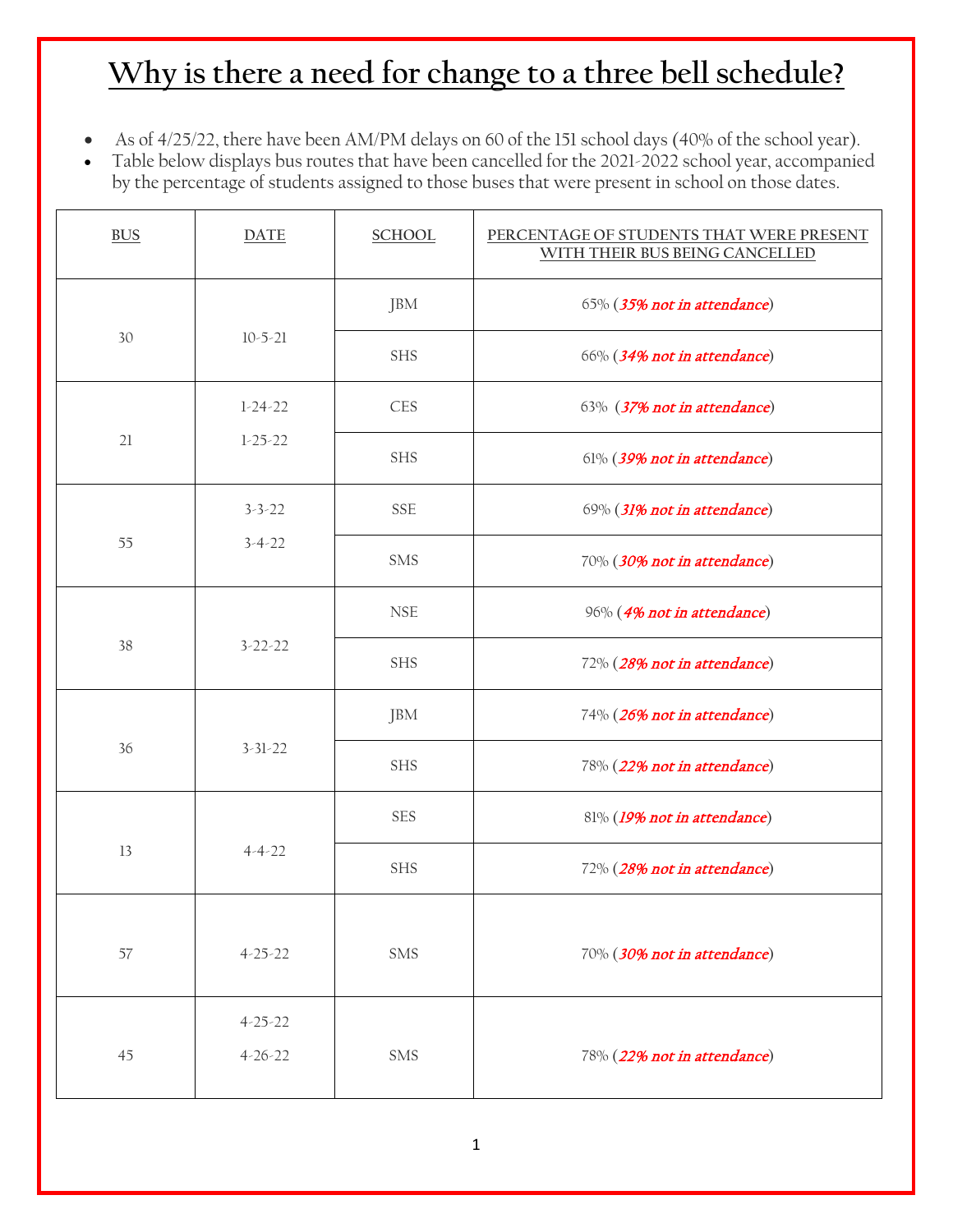| Why is there a need for change to a three bell schedule? |               |            |                                |
|----------------------------------------------------------|---------------|------------|--------------------------------|
|                                                          | $4 - 28 - 22$ | <b>JBM</b> | 69% (31% not in attendance)    |
| 42                                                       | $4 - 29 - 22$ | <b>SMS</b> | 82% (18% not in attendance)    |
| 55                                                       | $4 - 29 - 22$ | <b>SMS</b> | 63% (37% not in attendance)    |
|                                                          |               | <b>CES</b> | 65% (35% not in attendance)    |
| 34                                                       | $5 - 2 - 22$  | <b>SHS</b> | $61\%$ (39% not in attendance) |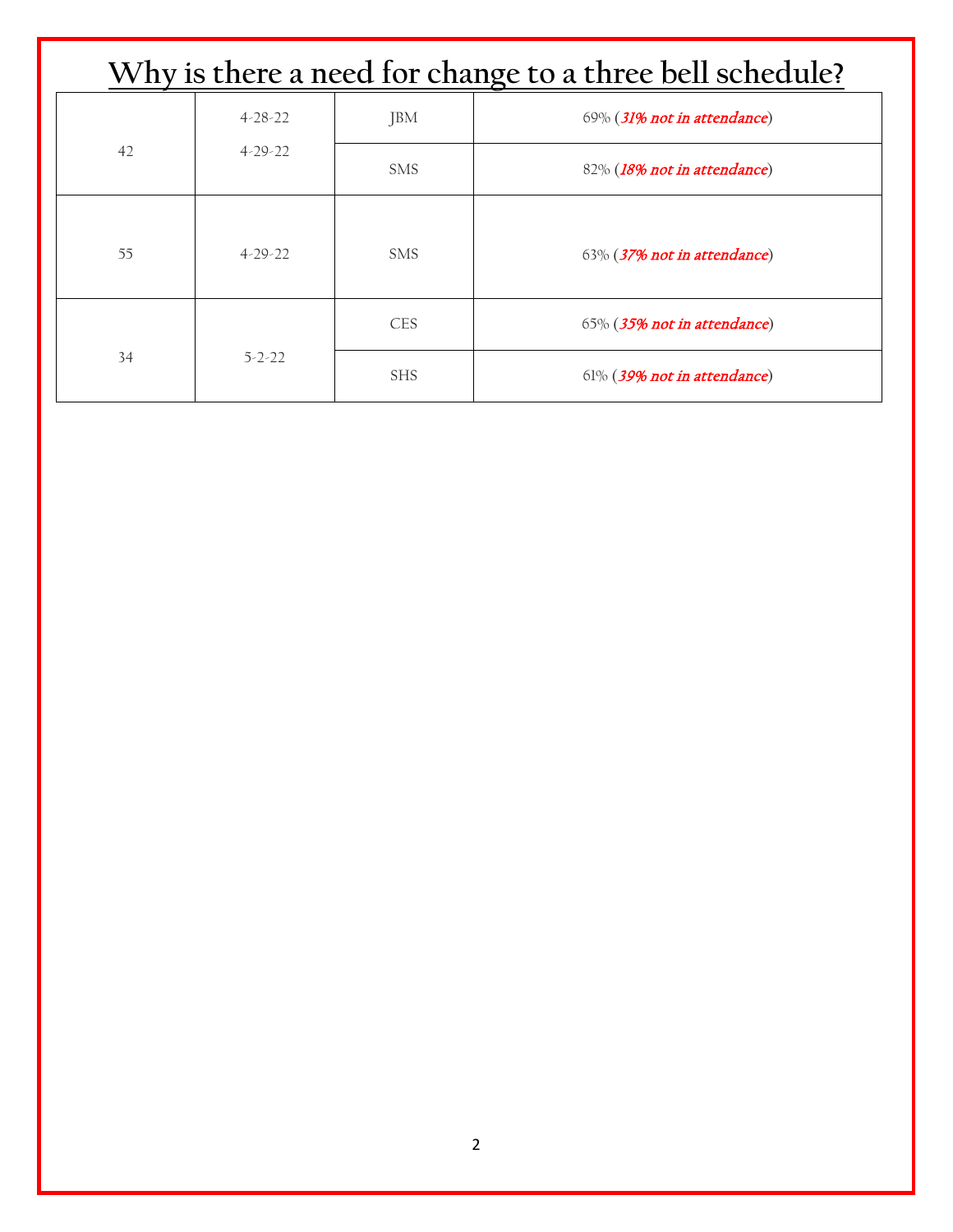• Comparing Delaware school districts that will be implementing similar changes to their bell schedules in order to successfully solve their transportation challenges with the resources available at their disposal.

### **Appoquinimink School District**

For the 2022-2023 school year, school days will look like this:

- 9:10 a.m. to 3:10 p.m. for pre-K (*6 hours*)
- 9:10 a.m. to 3:50 p.m. for K-5 (*6 hours and 40 minutes*)
- 7:30 a.m. to 2:10 p.m. for grades 6-8 (*6 hours and 40 minutes*)
- 8:20 a.m. to 3 p.m. for grades 9-12 (*6 hours and 40 minutes*)

#### **Indian River School District**

For the 2022-2023 school year, school days will look like this:

| <b>Start</b> | End         |                          |
|--------------|-------------|--------------------------|
| 7:30 a.m.    | $2:15$ p.m. | (6 hours and 45 minutes) |
| 7:30 a.m.    | $2:15$ p.m. | (6 hours and 45 minutes) |
| 7:30 a.m.    | $2:15$ p.m. | (6 hours and 45 minutes) |
| $7:30$ a.m.  | $2:15$ p.m. | (6 hours and 45 minutes) |
| 7:30 a.m.    | $2:15$ p.m. | (6 hours and 45 minutes) |
| 8:50 a.m.    | 3:35 p.m.   | (6 hours and 45 minutes) |
| 8:15 a.m.    | 3:00 p.m.   | (6 hours and 45 minutes) |
| 8:50 a.m.    | $3:35$ p.m. | (6 hours and 45 minutes) |
| 8:50 a.m.    | 3:35 p.m.   | (6 hours and 45 minutes) |
| 8:50 a.m.    | 3:35 p.m.   | (6 hours and 45 minutes) |
| 8:50 a.m.    | 3:35 p.m.   | (6 hours and 45 minutes) |
| 8:50 a.m.    | $3:35$ p.m. | (6 hours and 45 minutes) |
| 8:15 a.m.    | 3:00 p.m.   | (6 hours and 45 minutes) |
| 8:00 a.m.    | 2:45 p.m.   | (6 hours and 45 minutes) |
| 8:00 a.m.    | 11:20 a.m.  | (3 hours and 20 minutes) |
| 12:00 p.m.   | 3:20 p.m.   | (3 hours and 20 minutes) |
|              |             |                          |

The new schedule will increase bus capacities for middle and high schools, ease morning and afternoon traffic congestion in the towns of Millsboro and Selbyville, and bring IRSD starting and ending times in line with other Sussex County school districts.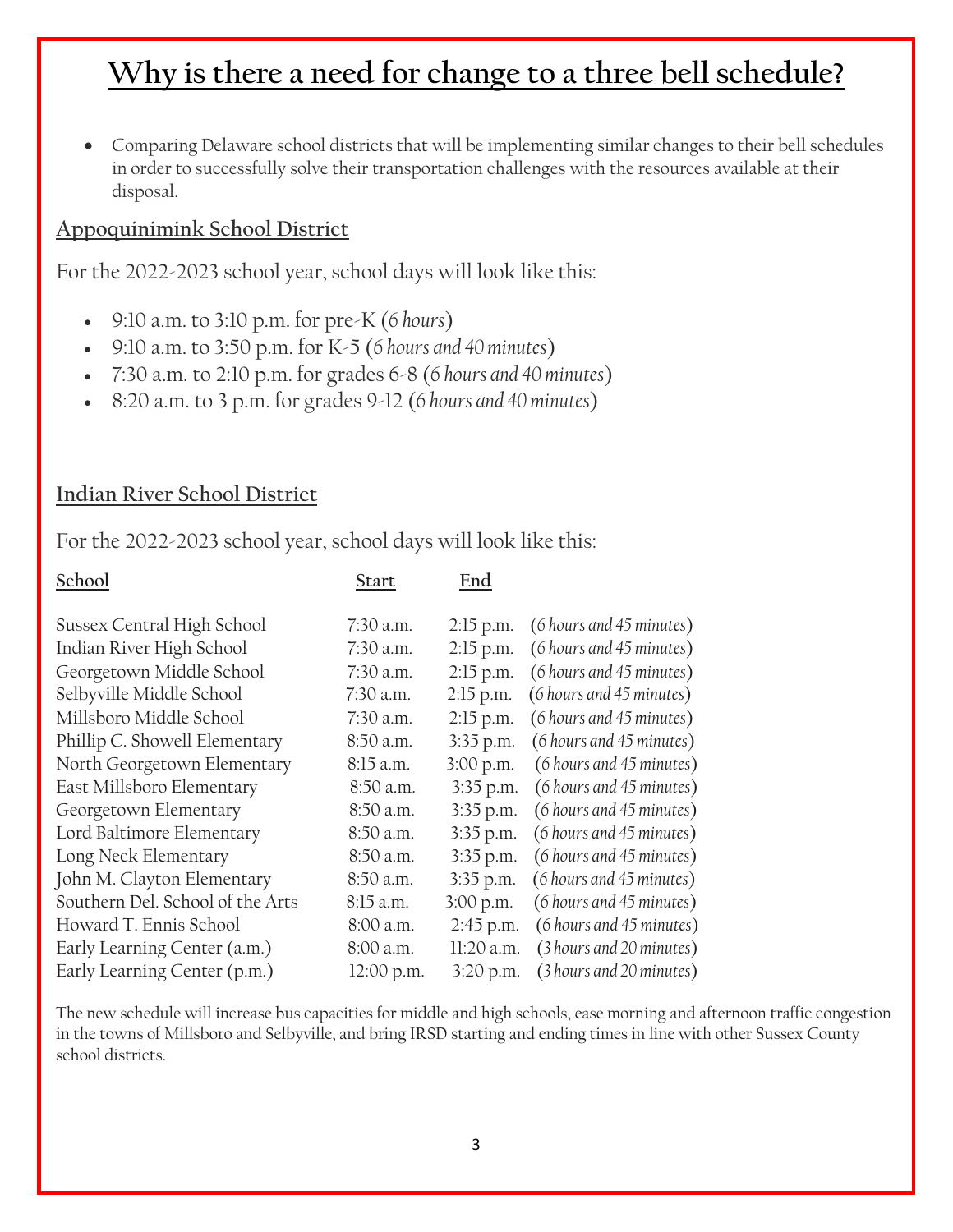#### **CURRENT**

|                      | Clayton Elementary        | Sunnyside Elementary    |                           |  |
|----------------------|---------------------------|-------------------------|---------------------------|--|
| 8:20 a.m.            | <b>Students Enter</b>     | 8:20 a.m.               | <b>Students Enter</b>     |  |
| $3:25$ p.m.          | <b>Walkers/Car Riders</b> | $3:15$ p.m.             | <b>Walkers/Car Riders</b> |  |
| 3.30 p.m.            | <b>Buses Dismissed</b>    | 3.25 p.m.               | <b>Buses Dismissed</b>    |  |
|                      |                           |                         |                           |  |
| Smyrna Elementary    |                           | North Smyrna Elementary |                           |  |
| 8:20 a.m.            | <b>Students Enter</b>     | 8:20 a.m.               | <b>Students Enter</b>     |  |
|                      |                           | $11:00$ a.m.            | <b>EC Dismissal AM</b>    |  |
|                      |                           | 1:00 p.m.               | <b>EC Arrival PM</b>      |  |
| $3.25$ p.m.          | <b>Walkers/Car Riders</b> | 3.20 p.m.               | <b>Walkers/Car Riders</b> |  |
| $3:25$ p.m.          | <b>Buses Dismissed</b>    | 3:30 p.m.               | <b>Buses Dismissed</b>    |  |
|                      |                           |                         |                           |  |
| Clayton Intermediate |                           | John Bassett Moore      |                           |  |
| 8:20 a.m.            | <b>Students Enter</b>     | 8:20 a.m.               | <b>Students Enter</b>     |  |
| $3:27$ p.m.          | <b>Walkers/Car Riders</b> | $3.33$ p.m.             | <b>Walkers/Car Riders</b> |  |
| $3:35$ p.m.          | <b>Buses Dismissed</b>    | $3.35$ p.m.             | <b>Buses Dismissed</b>    |  |
|                      |                           |                         |                           |  |
| Smyrna Middle School |                           | Smyrna High School      |                           |  |
| 7:20 a.m.            | <b>Students Enter</b>     | 7:20 a.m.               | <b>Students Enter</b>     |  |
| 2:28 p.m.            | <b>Buses Dismissed</b>    | $2:28$ p.m.             | <b>Buses Dismissed</b>    |  |

Clayton Elementary – 10 buses Smyrna Elementary – 8 buses 21, 6, 43, 34, 44, 8, 32, 12, 11, 9 27, 7, 22, 13, 33, 14, 49, 54

Clayton Intermediate – 14 buses John Bassett Moore – 12 buses 23, 29, 2, 25

#### $Clayton Side = 32 buses$

Smyrna Middle School – 24 buses Smyrna High School – 33 buses 33, 57 51, 3, 31, 11, 40, 56, 32, 53, 2

Sunnyside Elementary – 8 buses North Smyrna Elementary – 9 buses 54, 46, 20, 55, 37, 45, 48, 16 26, 38, 31, 50, 4, 49, 54, 103 (EC), 104 (EC)

39, 56, 35, 41, 51, 10, 24, 47, 52, 28 3, 19, 36, 30, 5, 15, 42, 18, 1, 17, 40, 57

55, 20, 50, 44, 26, 7, 45, 48, 37, 5, 39 21, 30, 14, 18, 24, 8, 15, 35, 43, 36, 34, 27 9, 12, 22, 28, 42, 49, 54, 6, 47, 25, 41 13, 4, 38, 17, 46, 19, 23, 1, 16, 52, 29, 10

| CONS                                                                                                                                                                             |                                                                                                                                                                    |  |  |  |
|----------------------------------------------------------------------------------------------------------------------------------------------------------------------------------|--------------------------------------------------------------------------------------------------------------------------------------------------------------------|--|--|--|
| Inability to currently cover routes when<br>$\bullet$<br>drivers are out; currently not available<br>buses/routes amongst all of the active<br>contractors in the state.         | Cancellation in transport to/from school<br>$\bullet$<br>when drivers are out and unable to cover; 12<br>routes (6 buses) have been cancelled this<br>school year. |  |  |  |
| Congestion on Duck Creek Parkway (SMS and<br>SHS).                                                                                                                               | Disrupts the educational process.                                                                                                                                  |  |  |  |
| Delays in transport to/from school when<br>drivers are out (loss of instructional time);<br>AM/PM delays on 54 of the 124 school days as<br>of 4/25/22 (44% of the school year). | Forecasting that the issue will become worse.<br>$\bullet$                                                                                                         |  |  |  |